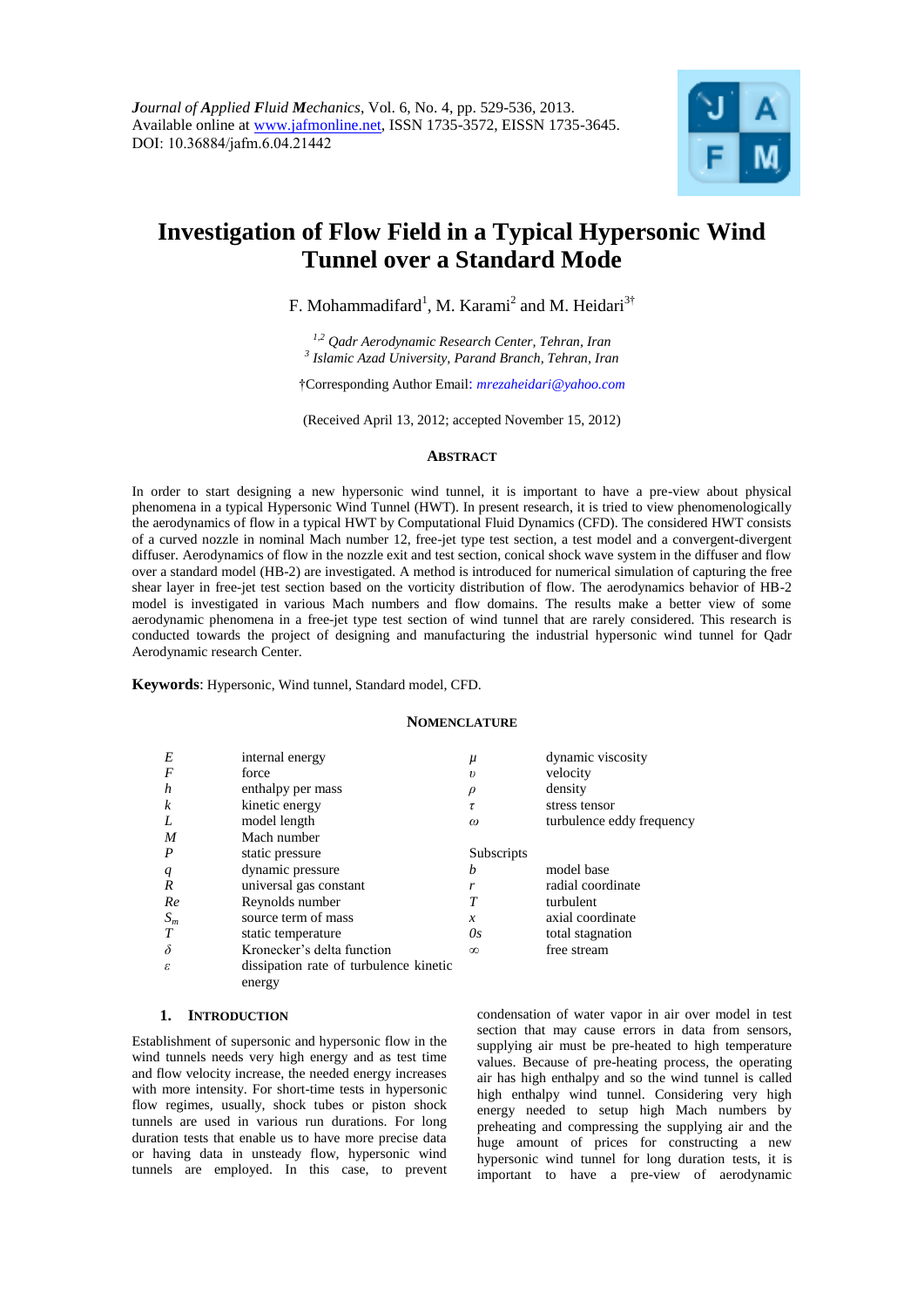phenomena over model and through components of a hypersonic wind tunnel to reduce mistakes in design procedure. A few developed countries are experienced in hypersonic wind tunnel designing, manufacturing and testing and they can use previous experiences and practical data to design and to construct new wind tunnels. In contrast, there are many countries deprived to have practical data. Thus numerical simulation for these countries can come in handy without spending a lot of money and time. The present research is towards the project of industrial hypersonic wind tunnel designing and manufacturing for Qadr Aerodynamic Research Center that would be the first HWT of Iran. A typical high enthalpy hypersonic wind tunnel includes three main aerodynamics components: Nozzle, test section and diffuser. In most of the cases for hypersonic wind tunnels, the test section is free jet type. Free jet type test section enables operator to have a good access inside the test section and to decrease the chance of test section blockage due to shock wave passing over model at the tunnel start. There are few available researches and numerical simulations about whole hypersonic wind tunnel (nozzle, test section and diffuser). A research conducted by Chen (2004) is addressing the steady and unsteady flow simulations of Virginia Tech hypersonic wind tunnel which has the free jet type test section but it does not include model through test section. In mentioned study, the simulations have been done for inviscid steady and transient flows. Standard models play an important role in wind tunnels calibration. There are many practical data available for them. These data can be used by researchers for validating the simulation data. In the present research, after investigation of some general standard models in high speed flow, including CANs , Cone, re-entry capsules and HB-2, HB-2 model, discussed later, is chosen to be simulated in several conditions including various simulation domains, Mach numbers and pressures. Behavior of standard model HB-2 is investigated by numerical simulations through the test section of a typical HWT and in three different flow conditions through C domain. In the C-domain simulations, the model is located in a C-shaped domain with uniform flow over it. In C-domain cases, the behavior of model in ideal uniform flow can be investigated in addition to simulate the test section of a typical HWT. The results of simulation for HWT show some aerodynamic phenomena in the components of wind tunnel and over model. In all simulations, the angle of attack of the model is zero. There are many experimental researches and investigations available about HB-2 model. A group of researchers from JAXA (2005) made two practical tests in 1.27 Mach wind tunnel and high enthalpy shock tunnel. These researches included force and heat transfer tests but there are no numerical simulation data. Gray and Lindsay (1964) conducted a study on HB-1 and HB-2 models, where the force aerodynamic characteristics of HB-1 and HB-2 were investigated in the supersonic and hypersonic regimes. The tests were conducted at nominal Mach numbers of 1.5, 2, 3, 4, 5, 8, and 10 at Reynolds numbers from 0.07 to  $2.55 \times 106$  based on body diameter and in angles of attack range from -2 to 15 degrees. Deem (1961) made a research to define force and heat characteristics of HB-2 model in Mach numbers from 2 to 5 that includes the effects of shock impingement. All the above mentioned studies and

researches made good data for comparison between experimental and numerical simulation results and on the other hand, they give strong vision of aerodynamic characteristics over HB-2 model.

#### **2. GOVERNING EQUATIONS**

The present numerical approach has been engaged for solving the problem under some assumptions such as steady state, axisymmetric flow, compressible perfect gas, turbulent and non-reacting flow. The governing equations can be considered as the mass conservation (or continuity equation), the momentum conservation equations, the energy balance equation and finally, the state equation. The continuity equation can be written as Eq. (1),

$$
\frac{\partial \overline{\rho}}{\partial t} + \nabla \cdot (\overline{\rho} \overrightarrow{v}) = S_m \tag{1}
$$

Where  $\nu$ ,  $\rho$  and Sm are density, velocity vector and the mass added to the continuous phase from the dispersed second phase (e.g., due to vaporization of liquid droplets) and any user-defined sources, respectively. Also, the accent bar ( \* ) represents the long-timeaveraged value of instantaneous parameter (\*), according to turbulent fluctuations. For 2D axisymmetric geometries, the continuity equation can be written as Eq.  $(2)$ ,

$$
\frac{\partial \overline{\rho}}{\partial t} + \frac{\partial}{\partial x} (\overline{\rho v_x}) + \frac{\partial}{\partial r} (\overline{\rho v_r}) + \frac{\overline{\rho v_r}}{r} = 0
$$
 (2)

where x is the axial co-ordinate, r is the radial coordinate,  $v_x$  is the axial velocity, and  $v_r$  is the radial velocity. The momentum equation, based on Newton's second law, relates the fluid particle acceleration  $D^V$  /Dt to the surface and body forces experienced by the fluid. In general, the surface forces, which are of molecular origin, are described by the stress tensor  $\tau_{ij}$  which is symmetric, i.e.  $\tau_{ij} = \tau_{ji}$ . The body force of

interest is gravity which can be neglected in the present investigation. Hence, the momentum equation in the general form can be written as Eq. (3).

$$
\frac{D(\rho \vec{v})}{Dt} = \frac{\partial \tau_{ij}}{\partial x_i}
$$
 (3)

where

$$
\tau_{ij} = -P\delta_{ij} + \mu \left( \frac{\partial v_i}{\partial x_j} + \frac{\partial v_j}{\partial x_i} \right)
$$
 (4)

For a 2D axisymmetric flow, the axial and radial momentum conservation equations can be written as Eq.  $(5)$  and Eq.  $(6)$ , respectively: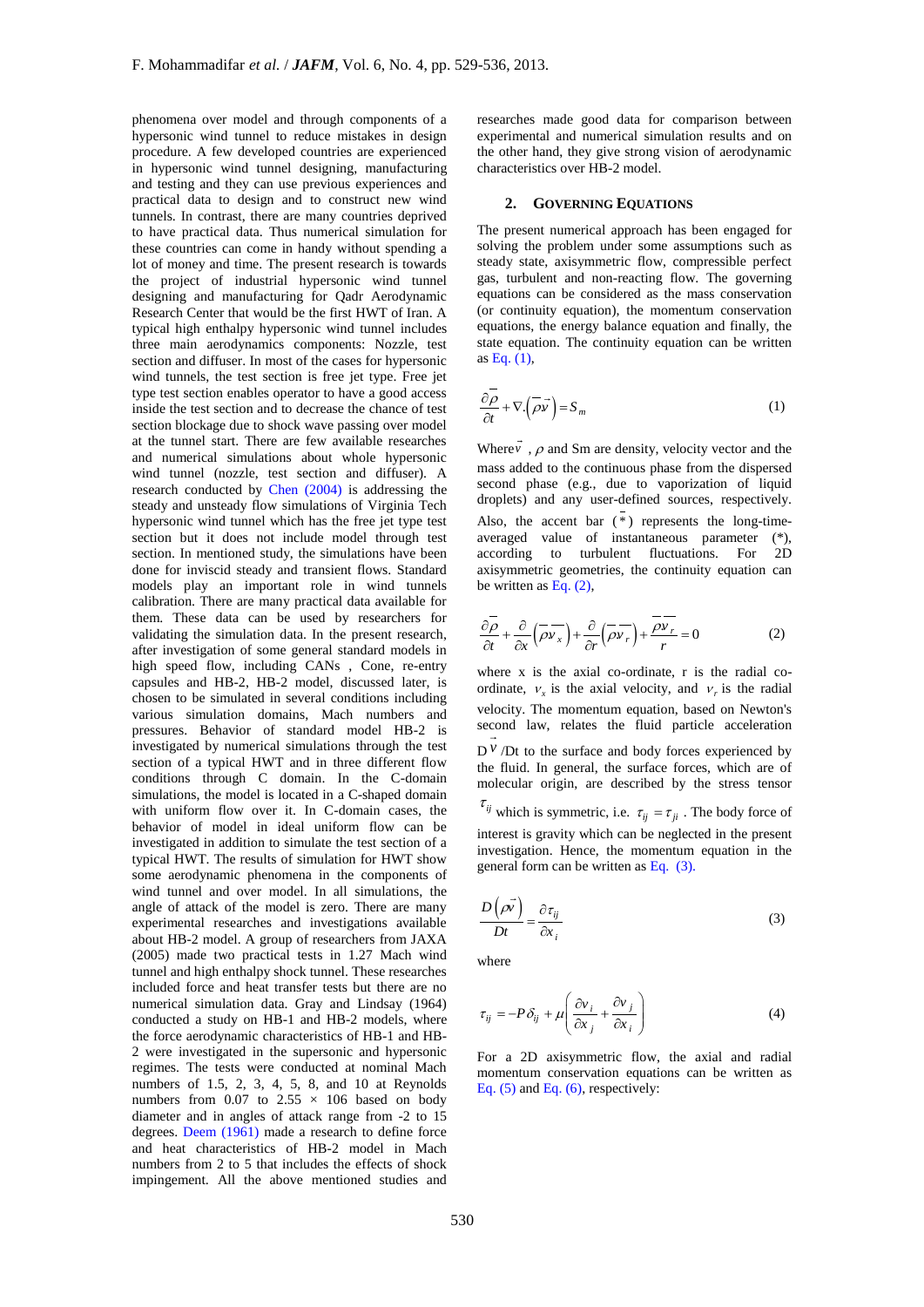$$
\frac{\partial}{\partial t} \left( \overline{\rho v_x} \right) + \frac{1}{r} \frac{\partial}{\partial x} \left( r \cdot \overline{\rho v_x} \overline{v_x} \right) + \n\frac{1}{r} \frac{\partial}{\partial r} \left( r \cdot \overline{\rho v_r} \overline{v_x} \right) = -\frac{\partial p}{\partial x} + \n\frac{1}{r} \frac{\partial}{\partial x} \left[ r \mu_{eff} \left( 2 \frac{\partial \overline{v_x}}{\partial x} - \frac{2}{3} \nabla \overline{v} \right) \right] + \n\frac{1}{r} \frac{\partial}{\partial r} \left[ r \mu_{eff} \left( \frac{\partial \overline{v_x}}{\partial r} + \frac{\partial \overline{v_r}}{\partial x} \right) \right] \n\frac{\partial}{\partial t} \left( \overline{\rho v_r} \right) + \frac{1}{r} \frac{\partial}{\partial x} \left( r \cdot \overline{\rho v_x} \overline{v_r} \right) + \n1 \frac{\partial}{\partial t} \left( r \cdot \overline{\rho v_x} \overline{v_r} \right) = 0
$$
\n(5)

$$
\frac{1}{r}\frac{\partial}{\partial r}\left(r.\overline{\rho v_r v_r}\right) = -\frac{\partial p}{\partial x} + \frac{1}{r}\frac{\partial}{\partial x}\left[r\mu_{eff}\left(\frac{\partial v_x}{\partial r} + \frac{\partial v_r}{\partial x}\right)\right]
$$
\n
$$
+\frac{1}{r}\frac{\partial}{\partial r}\left[r\mu_{eff}\left(2\frac{\partial v_r}{\partial r} - \frac{2}{3}\nabla\vec{v}\right)\right]
$$
\n
$$
-2\mu\frac{\nu_r}{r^2} + \frac{2}{3}\frac{\mu_{eff}}{r}\left(\nabla\vec{v}\right) + \rho\frac{\nu_x}{r}
$$
\n(6)

where

$$
\nabla \vec{v} = \frac{\partial v_x}{\partial x} + \frac{\partial v_r}{\partial r} + \frac{v_r}{r}
$$
(7)

It is noticeable that  $\mu_{\text{eff}}$  represents total dynamic viscosity. In general form, the energy conservation concept can be formulated as Eq. (8).

$$
\frac{\partial}{\partial t} (\rho E) + \nabla \left[ \vec{v} (\rho E + p) \right] =
$$
\n
$$
\nabla \left[ k_{eff} \nabla T + \tau_{ij} \vec{v} \right]
$$
\n(8)

where

$$
E = h - \frac{p}{\rho} + \frac{\vec{v}^2}{2}
$$
 (9)

For compressible flows, the equation of state (considering ideal-gas concept) can be written as Eq.  $(10)$ .

$$
\frac{p}{\rho} = RT \tag{10}
$$

In which, R is the universal gas constant. According to the Boussinesq approximation, the Reynolds stresses can be related to the local velocity gradients by defining the turbulent eddy viscosity as in Eq. (11).

$$
\rho \overline{u_i' u_j'} = \mu_t \frac{\partial \overline{u_i}}{\partial x_j} \tag{11}
$$

A pair of turbulence scalar quantities, such as  $k - \varepsilon$  or  $k - \omega$  may be used to calculate the turbulent eddy

viscosity. In the present study, the Shear Stress Transport (SST) model has been chosen for solving the turbulence characteristics of flow. The SST/ $k - \omega$ turbulence model is a two-equation eddy-viscosity model. The use of a formulation in the inner parts of the boundary layer makes the model directly usable close to the wall through the viscous sub-layer. Hence, the  $SST/k - \omega$  may be used as a low-Re turbulence model without any additional damping function. The SST formulation also switches to a  $k - \varepsilon$  behavior at fully turbulent flow fields and hence it avoids the common  $k - \omega$  problem where the model is too sensitive to the inlet free stream turbulence properties. The turbulence kinetic energy,  $k$  and the specific dissipation rate,  $\omega$ are represented by Eq. (12) and Eq. (13), respectively. In these equations,  $\beta$  and  $\sigma$  are closure coefficients and F and S are auxiliary relations.

$$
\frac{\partial k}{\partial t} + \overline{u_j} \frac{\partial k}{\partial x_j} = P_k - \beta^* k \omega + \frac{\partial}{\partial x_i} \left[ \left( v + \sigma_k v_T \right) \frac{\partial k}{\partial x_i} \right]
$$
\n(12)

$$
\frac{\partial \omega}{\partial t} + \overline{u_j} \frac{\partial \omega}{\partial x_j} = \alpha S^2 - \beta \omega^2 +
$$
  

$$
\frac{\partial}{\partial x_i} \left[ \left( v + \sigma_{\omega} v_T \right) \frac{\partial \omega}{\partial x_i} \right] +
$$
  
2(1-F<sub>1</sub>) $\sigma_{\omega 2} \frac{1}{\omega} \frac{\partial k}{\partial x_j} \frac{\partial \omega}{\partial x_j}$  (13)

Thus, ut can be obtained from Eq.  $(14)$ .

$$
\mu_t = \frac{a_1 k}{\max (a_1 \omega, S F_2)}
$$
\n(14)

# **3. MODEL GEOMETRY AND GRID GENERATION**

There are two types of domain considered for simulations. The first domain is C-shaped domain which consists of a bow and a vertical line. The second domain is the preliminary designed hypersonic wind tunnel which consists of a curved nozzle from the throat that creates a uniform flow at Mach 12, a free jet type test section and a diffuser with convergent, throat and divergent parts. Figure 2 shows a HB-2 model in test section of the wind tunnel; No. 1, 3 and 4 are nozzle, test section and diffuser entrance, respectively. In the ideal case, the uniform flow exists in the some parts of nozzle exit and can be used as a test area, but in this case, the model is installed just after the nozzle exit. This wind tunnel is designed for special purposes for Iranian aerospace needs. The C-domain is used to simulate Mach numbers 5, 9.59 and 12. The solution domain for C-type domain is shown in Fig. 3. Figure 4 shows the boundary layer meshing around the model. The mostly tracked property is the distribution of static pressure over the model. It is important to make grids in the way that shock wave and grid surfaces to be parallel, especially for the nose domain, otherwise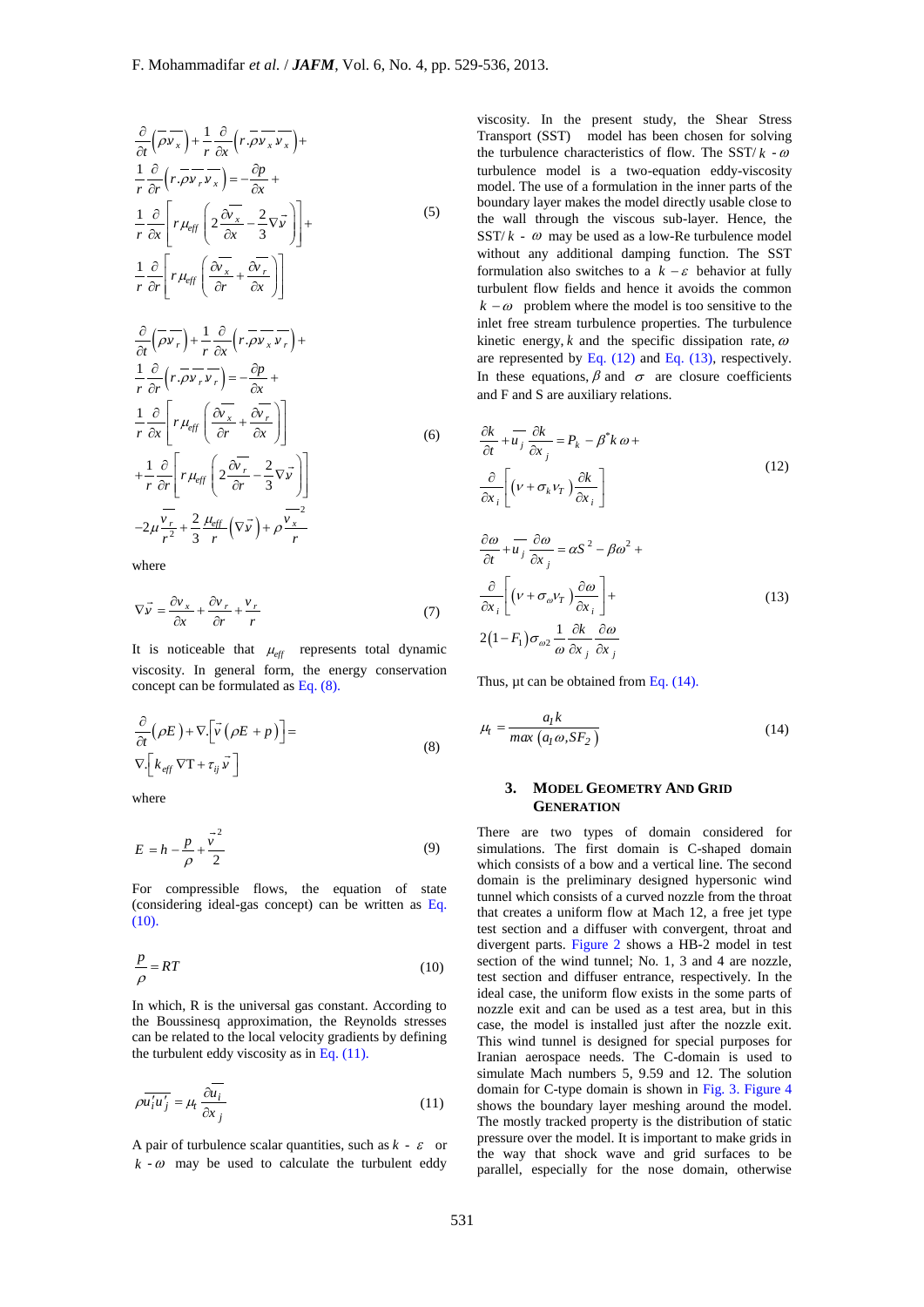capturing the shock wave will not be precise. For this reason, structured mesh employed near body that covers both the normal part of bow shock wave and boundary layer.

### **4. STANDARD MODELS FOR HYPERSONIC TESTS**

There are many models employed for high-speed wind tunnel testing. For present research, CANs, Cone types, Re-entry capsules and HB1&2 models are nominated for investigation. The purpose of this consideration is to define the best model for hypersonic Mach numbers. The CANs are the axisymmetric models with a sharp nose and sharp flare that are not proper for hypersonic tests. It is obvious that in hypersonic flow, the nose must be blunted to avoid melting by very high temperature which occurs after the normal shock wave in front of nose. The cone-shaped models have sharp nose, so they are not proper for hypersonic tests too. Re-entry capsule models have blunted nose, but they are short in length and their body shapes are very simple, so some aerodynamic phenomena such as boundary layer weakness, contractions and expansion waves do not happen over model. The HB-2 model is relatively simple; therefore, it reduces uncertainties coming from the geometry complexity for data comparison. This model has an analytical shape that consists of a sphere at nose, cylinder at body and flare at base, so mentioned phenomena can be detected over it, also the HB-2 model is totally axisymmetric. The geometry of a typical HB-2 model is shown in Fig. 1. It is not too short and it is expected that a bow shock being formed just in front of the model. The employed HB-2 model is a standard model proposed by AGARD. For present study, the material of model is steel with fine polished surface. However, the heat transfer is not considered in the body of model, but the roughness of the body has a significant role in the formation and physics of boundary layer.

# **5. METHODOLOGY OF NUMERICAL SIMULATIONS**

The congestion of grid in boundary layer is enough for obtaining results with the least errors. The total numbers of cells are 252000 for C-domain. The gridindependency study had been conducted by the authors of present research in previous investigation by Ameri *et al.* (2011). The boundary condition for free stream, defines the Mach number, static temperature and static pressure of free stream. The flow considered as an ideal gas with the various Cp as a function of temperature; in this case two polynomial models with eight coefficients in two range of temperature are employed. The viscosity is considered as a function of temperature and the Sutherland's model with three coefficients is used. The boundary condition over model is wall with no slip and heat transfer. For simulating the viscosity, shear stress transport model (SST) with transient effect and laminar model for HWT simulations and laminar flow for Case-1, 2 and 3 were chosen. In the other research conducted by the authors of present research [9], it is shown that SST makes reasonable results for turbulent hypersonic flow simulations in HWT.



**Fig. 1**. Typical HB-2 model geometry, D is main body diameter.



**Fig. 2**. HB-2 model location in test section.



**Fig. 3**. Grid over C-Domain.



**Fig. 4.** Grid over nose of HB-2.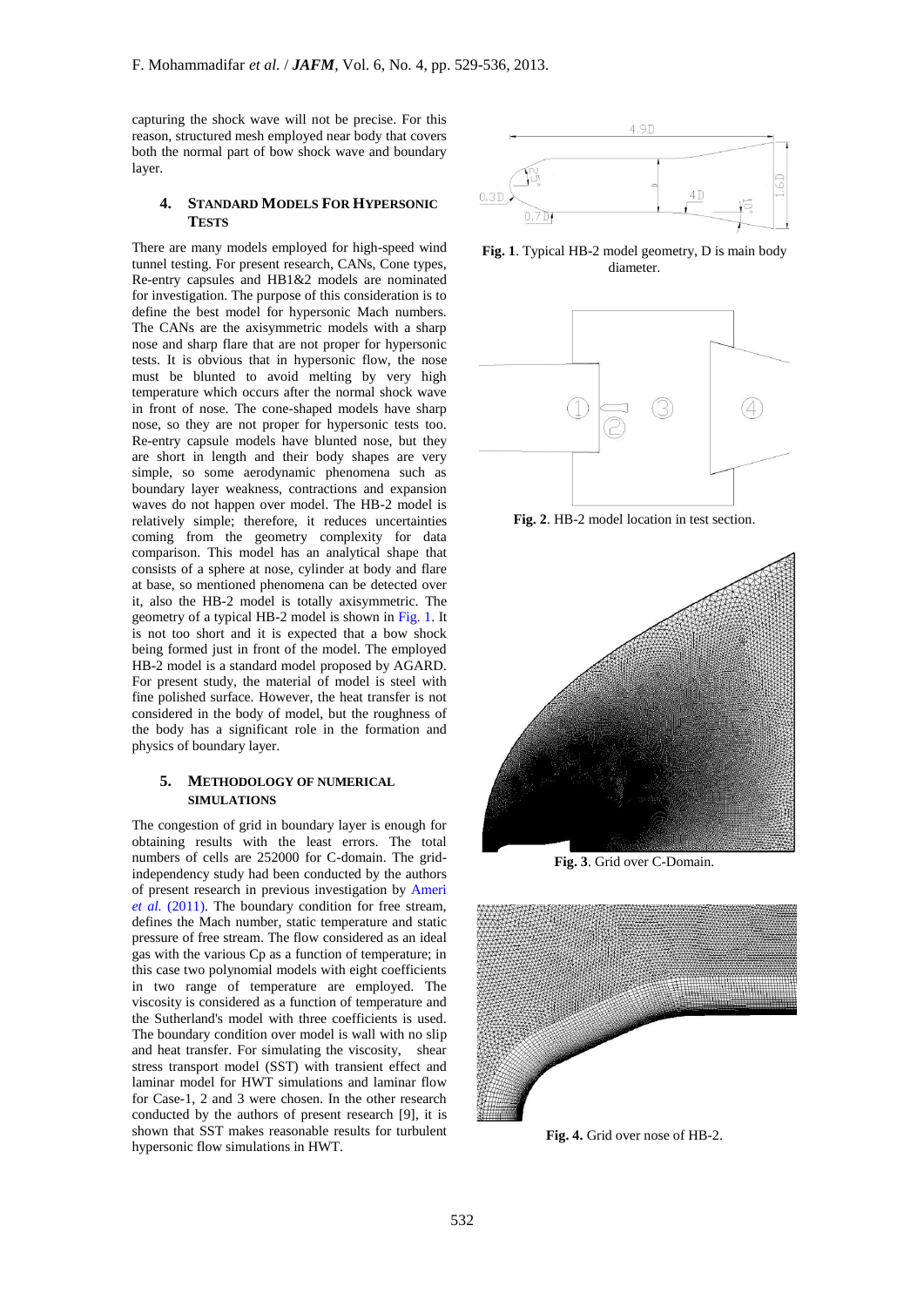The computational domain consists of nozzle throat, test section and diffuser and it has 440000 computational cells. In all components of flow domain there is boundary layer mesh with congestion near walls. The boundary condition in the throat of nozzle is set as the ratio of static pressure to the total pressure of 0.528 in order to generate Mach number of one. All walls including walls of model are adiabatic with no slip condition. As same as C-domain simulations, the Cp and viscosity are considered as the functions of temperature. For simulating turbulence behavior of flow, the SST/k-ω model is engaged. Values for aerothermodynamics parameters assigned for numerical simulations for HWT and C-domain are shown in Table 1. Reynolds numbers are based on center body diameter. All simulations are done for steady-state and axisymmetric flow domain and model is installed in the zero angle of attack, so only half of model and flow domain are needed for simulations. As it is shown in Table 1, Reynolds numbers are low in all cases, so it is logical to assume that the flow field is laminar in solution domain, nevertheless, for HWT case, simulations are done for both laminar and turbulent flows in transient form.

| Parameter               | Case-1 | $Case-2$ | $Case-3$ | <b>HWT</b> |
|-------------------------|--------|----------|----------|------------|
| M                       | 5      | 9.59     | 12       | 12         |
| T(K)                    | 99.55  | 75       | 67.75    | 67.75      |
| P(Pa)                   | 1142   | 52       | 81.89    | 81.89      |
| $Re\times 106$<br>(1/m) | 0.48   | 2.06     | 0.02     | 0.02       |
| Model<br>Length<br>(cm) | 49     | 49       | 18.38    | 18.38      |

**Table 1.** Flow properties for simulations.

# **6. RESULTS AND DISCUSSION**

The research conducted by Gray and Lindsay (1964) has variety in Mach numbers over HB-2 model. The simulation of HB-2 for Case-1 is based on mentioned research in Mach number 5. Distribution of the static pressure over HB-2 model by simulation and practical data shows a good compatibility. This is shown in Fig. 5. There are two pressure drops before  $x/L=0.2$  which are related to the two expanding curves in the fore-body of model. There is a slight rise on pressure just after  $x/L=0.6$  which is related to the contraction waves in the joint of body and flare. In the practical data analysis, it is shown that just before  $x/L=0.6$  there is a small flow separation. Figure 6 shows velocity vectors just before  $x/L=0.6$  for Case-1 in flow separation zone. The flow separation occurred because of weak laminar boundary layer and compressive shock wave.

The simulation for Case-2 is based on researches conducted in JAXA introducing the fore-body axial force coefficient in the zero angle of attack,  $C_{AF0}$ . Practical data from wind tunnel and calculations show

the value of  $0.59 \pm 3\%$  for  $C_{AF0}$ . For Case-2, this value is 0.6 which has a good compatibility to practical value.

$$
C_{AF0} = \frac{F_x - [(P_\infty - P_b) \times A_b]}{q_\infty \times A}
$$
 (15)

Case-3 is determined to have a comparison data between wind tunnel and C-domain simulation results. For this case, Mach number, static pressure and other aerothermodynamics parameters are considered to be same as HWT nozzle exit flow conditions.

It is important to have a uniform flow at the exit of the nozzle to have an appropriate test. In this case, chosen curved nozzle provides a very good uniform velocity flow just in the nozzle exit. The distribution of velocity magnitude in the nozzle exit is shown in Fig. 7 where the boundary layer thickness is about 33% of nozzle exit diameter. The aspect ratio of model to nozzle exit area in HWT is 1% to prevent tunnel to choke.





**Fig. 6.** Velocity vectors show flow separation just before x/L=0.6 for Case-1.

In the free jet type test section, there are two separated flow domains. The first is located where the core flow exists and the second is dead flow around the core flow, which is called dead flow chamber. The definition of boundary which separates core and dead flows is important to find the proper space to measure the thickness of the model and to design the diffuser jet catcher. According to simulation data and the physics of flow, the boundary between the flow jet and the dead flow in both sides has the same static pressure and velocity vector but the entropy is different. These characteristics belong to a phenomenon called free flow shear layer known as sleep line. In the shear layer, high vorticity flow exists. This is because of differences in velocity magnitude. This make us to recognize the exact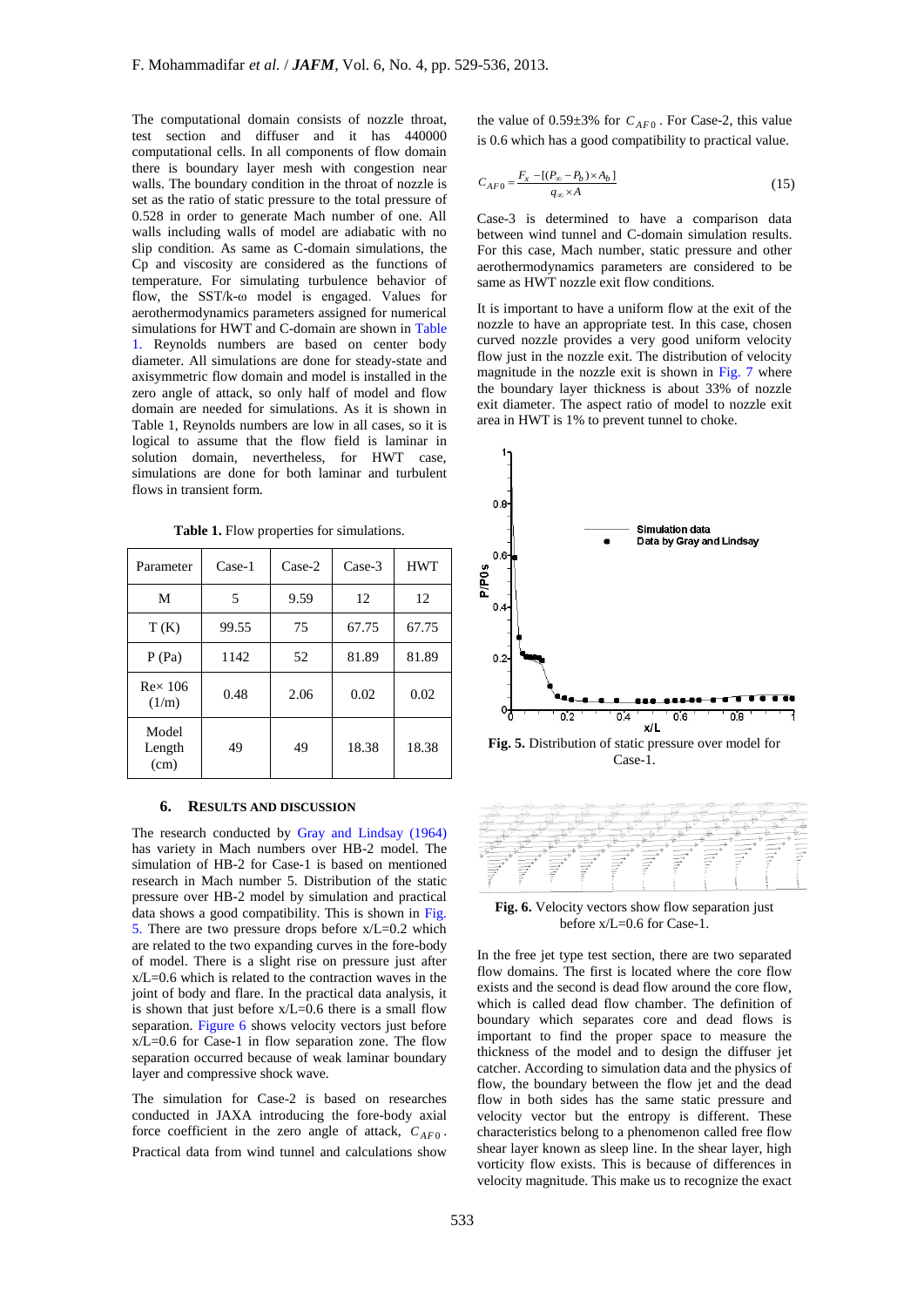position of free flow shear layer along the axis of test section. For this reason, five cross-sectional stations with equal distances from nozzle exit to diffuser inlet are determined along the axis of test section and the magnitude of vorticity were extracted. Figure 8 shows the results. The height of peak for each station before the radius of 0.3 meters allocates to the position of shear layer or Slip Line. As flow goes through test section, the vorticity magnitude is weakening. High vorticity peaks near radius zero belong to model wall. Contours of the stream function in the test section are shown in Fig. 9. The vortexes in dead flow chamber are visible and this part of flow doesn't have a direct role in core flow quality. Jet catcher is the first part of the diffuser that captures the core flow. At this place, conical shock wave system begins to decelerate the flow. A portion of shock wave systems from the jet catcher to the end of throat of diffuser is shown in Fig. 10. For simulated wind tunnel, jet-catcher captures whole core flow and sends it to the diffuser.



**Fig. 7.** Distribution velocity magnitude in the exit of the nozzle of HWT.



Vorticity Magnitude (1/s)

**Fig. 8.** Distribution of vorticity for 5 cross sectional station in test section.



**Fig. 9.** Contours of stream function (kg/s) through test section of HWT



**Fig. 10.** Contours of stream function (kg/s) through diffuser of HWT.

In order to find the behavior of boundary layer, distribution of skin friction coefficient over the model is investigated. Figure 11 shows the values of skin friction over model for Case-1, 2, 3 and HWT. There are two peaks between x/L=0 and x/L=0.2 related to two expansions in the nose of model which increase the skin friction coefficient. There are falls for Case-2 and 3 and HWT, between  $x=0.6$  to 0.8. These minimums show weakened boundary layer places due positive static pressure gradient just in the joint of body and flare. Among the cases, Case-1 has two minimum values. The first minimum shows flow separation just before  $x/L=0.6$  and the second one just before  $x/L=0.8$  shows re-attached flow. Skin friction coefficient for HWT has maximum value because of turbulent flow assumption.



**Fig. 11.** Distribution of skin friction coefficient over model for all simulation cases.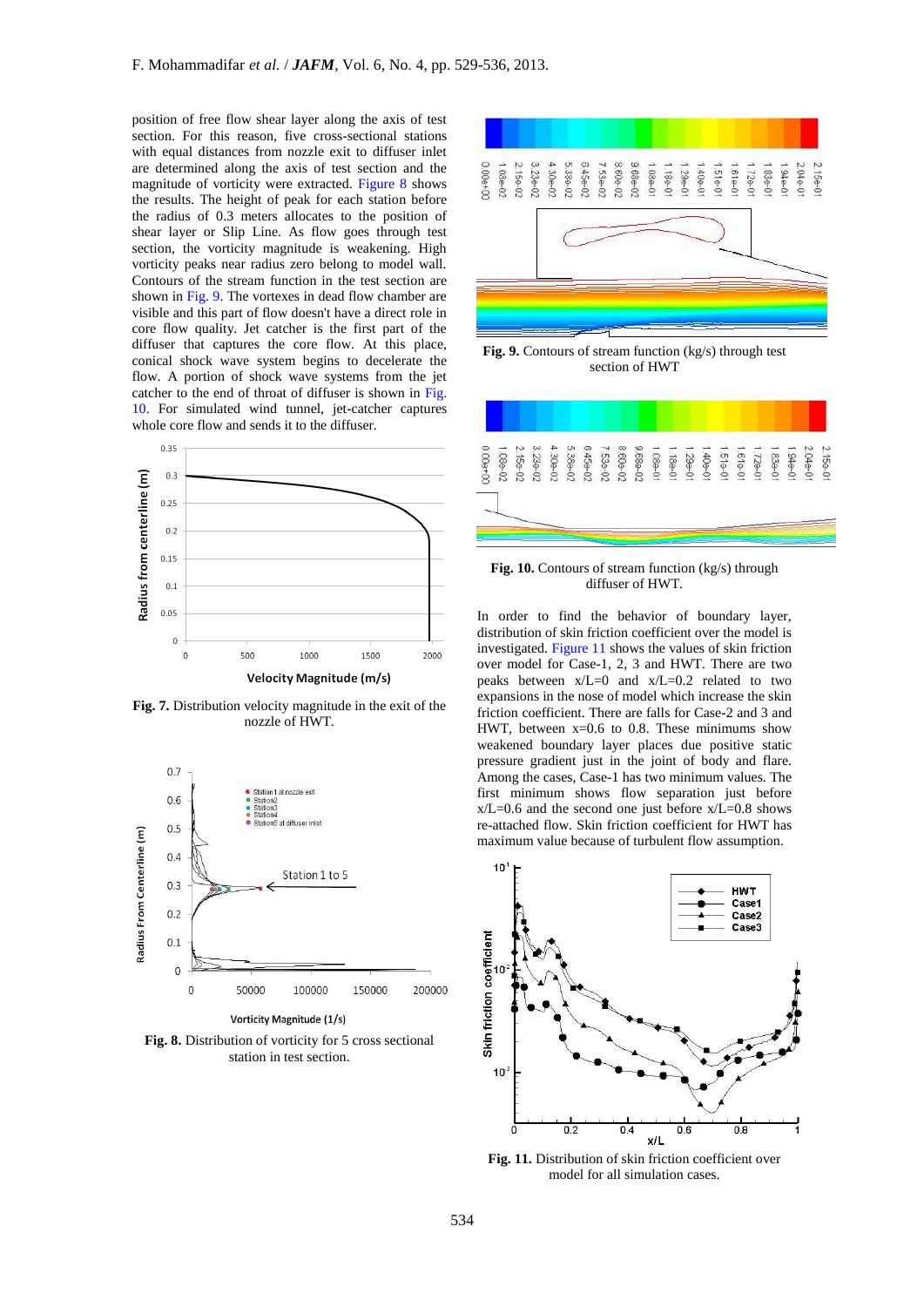

**Fig. 12**. Distribution of static pressure over model for all simulation cases.



**Fig. 13.** Contours of Mach number over model a) Case-1, b) Case-2, c) Case-3, and d) HWT.

In order to make comparison between all simulations, static pressure distributions for all cases are shown in Fig. 12. Because of low Case-1 has the maximum static pressure and other cases stay almost in the same range. The rates of increase in static pressure in  $x/L=0.6$  are almost the same.

Figure 13 shows the contours of Mach number over model in all cases. As the free stream Mach number increases, the flare of bow shock bends toward the model body that is predictable. In all cases, at the base of model there is a vortex that makes a pressure drag.

This vortex is shown in Fig. 14 for HB-2 in HWT domain.



**Fig. 14.** Vectors of velocity magnitude in the model base.

# **7. CONCLUSIONS**

By comparing results of numerical simulations for Case-1 and Case-2 with practical data including static pressure distribution over model, it is shown that in the high velocity force simulations in the supersonic and hypersonic regimes, the results are reliable. By comparing the results of Case-3 and practical data from wind tunnel, it is shown that there is a good compatibility for force simulations between external flow data for C-domain from simulations and internal flow data from HWT over model, also simulations data of Case-3 and HWT show very good compatibility. It means that the simulations for external and internal flows for a sample Mach number have very close results. It is shown that for studied typical HWT, the ratio 1% of cross-section area of the thickest section of model to the nozzle exit area is enough to avoid tunnel choking in steady run. A method is introduced to determine the exact location of free flow shear layer by considering the vorticity of flow. It helps to design a better jet catcher for diffuser that is very important to reduce the energy needed for run of a hypersonic wind tunnel. The behavior of boundary layer over model is investigated for four cases by considering the skin friction coefficient, and the behavior of the flow around HB-2 model is determined. The results come in handy for designing a new hypersonic wind tunnel, also for predicting the behavior of flow over HB-2 model which is chosen as a very good standard model for predicting the components behavior of a typical hypersonic wind tunnel. Future works are considered to be transient and non-adiabatic flow simulations for simulating force and thermal effects also by considering non-zero angle of attack for 3D models.

#### **REFERENCES**

Ameri, M.J., E. Karami (2011). Assessment of turbulence models for investigating of hypersonic flow through an industrial wind tunnel. *Proceedings of the 10th Conference of Iranian Aerospace Society, Tarbiar modarres university Tehran, Iran, March*. 183-184.